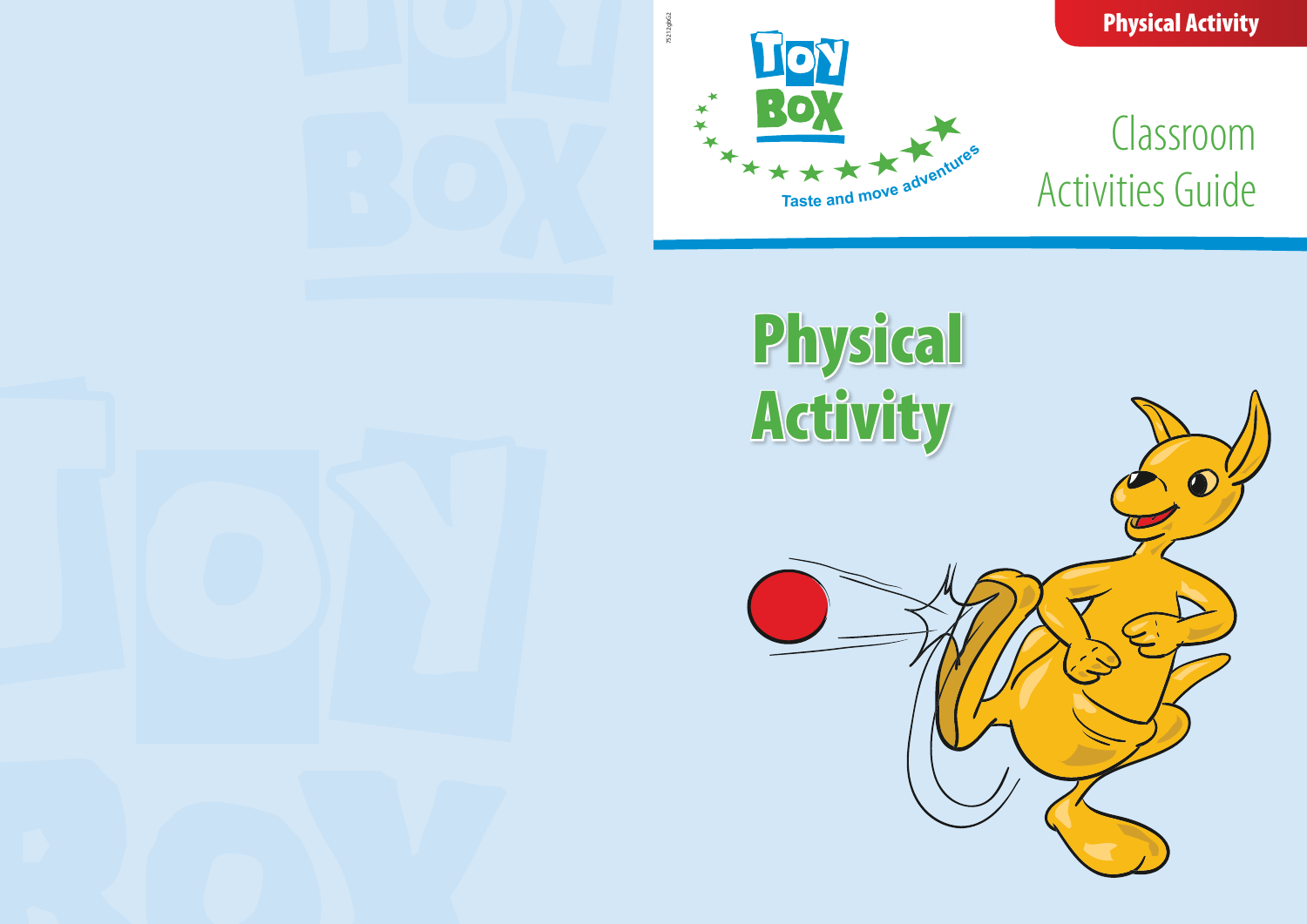# **Physical activity......................................................................................................3**

Physical activity – a way to develop personality..... **Promotion of physical activity in ToyBox .......................................................................................................3**

## **Part 1: Setting environmental changes in**

**Adaptation of the kindergarten to a physical activity-fragment How to rearrange the kindergarten environment? Comfortable clothes when being physically active .......................................................................................6**

# **Part 2: Child performing the actual behaviour.**

**General instructions for physical activity sessions. General instructions for the implementation of each physical activity** 

- **1 Chiffon cloths and parachute.....**
- **2** A day at the construction site (part 1)...
- **3** Cardboard rolls (part 1) ..............................
- **4 With the Indians (part 1)..............................................................................................................16**
- **5 Newspaper session (part 1).........................................................................................................18**
- **6 Material journey...........................................................................................................................20**

- **7 Barefoot land................................................................................................................................22**
- **8 In the jungle..................................................................................................................................24**
- **9 Ball games.....................................................................................................................................26**
- **10 Cardboard roles (part 2) ..............................................................................................................28**
- **11 Children's Olympics......................................................................................................................30**
- **12 Newspapers and clothes pegs................**
- **13** In the circus (part 1) .....



| n the kindergarten 5 |
|----------------------|
|                      |
|                      |
|                      |
|                      |
|                      |
|                      |
|                      |
|                      |
|                      |
|                      |
|                      |
|                      |
|                      |
|                      |
|                      |
|                      |
|                      |
|                      |
|                      |
|                      |
|                      |
|                      |
|                      |

### **Level 1: Beginners.........................................................................................10**

### **Level 2: Advanced.........................................................................................22**



### Authors:

Ludwig-Maximilians-University (LMU), Munich, Germany: Kristin Duvinage, Sabine Ibrügger, Berthold Koletzko State Institute of Early Childhood Research (IFP), Munich, Germany: Andreas Wildgruber, Susanne Kreichauf Ghent University (UGent), Ghent, Belgium: Marieke De Craemer, Ellen De Decker, Lea Maes, Greet Cardon, Ilse De Bourdeaudhuij Harokopio University (HUA), Athens, Greece: Yannis Manios, Odysseas Androutsos, Eftychia Apostolidou Medical University of Varna (MUV), Varna, Bulgaria: Mina Lateva, Violeta Iotova, Natalya Usheva, Sonya Galcheva, Vanya Marinova Children's Memorial Health Institute (CMHI), Warsaw, Poland

### Contributors:

Roehampton University (RoU), London, United Kingdom: Leigh Gibson VU University Medical Center (VUMC), Amsterdam, The Netherlands: Mai Chin A Paw, Saskia te Velde AOK-Publishing Company (AOK), Remagen, Germany Durham University (UDUR), Durham, United Kingdom: Carolyn Summerbell, Helen Moore, Catherine Nixon University of Zaragoza (UniZar), Zaragoza, Spain: Luis A. Moreno Aznar, Theodora Mouratidou, Maria Isabel Mesana Graffe

### Photographs:

AOK-Publishing Company, Remagen, Germany

### Publisher/ Illustrations, Graphic and Sales:

AOK-Publishing Company, Lilienthalstr. 1-3, 53424 Remagen, Germany

© Copyright 2012 Ludwig-Maximilians-University, Munich; State Institute of Early Childhood Research, Munich; Ghent University, Ghent; Harokopio University, Athens; Medical University of Varna, Varna; Children's Memorial Health Institute, Warsaw; AOK-Publishing Company, Remagen

We acknowledge the adoption of concepts and ideas from previous programmes such as ENERGY, POP, Cretan Health and Nutrition Intervention programme, and of text and material from TigerKids.



The research leading to these results and the creation of this material has received funding from the European Union's Seventh Framework Programme (FP7/2007-2013) under grant agreement n° 245200.

For further information and reproduction purposes please visit the Toybox website: www.toybox-study.eu

# Fundamental Contents